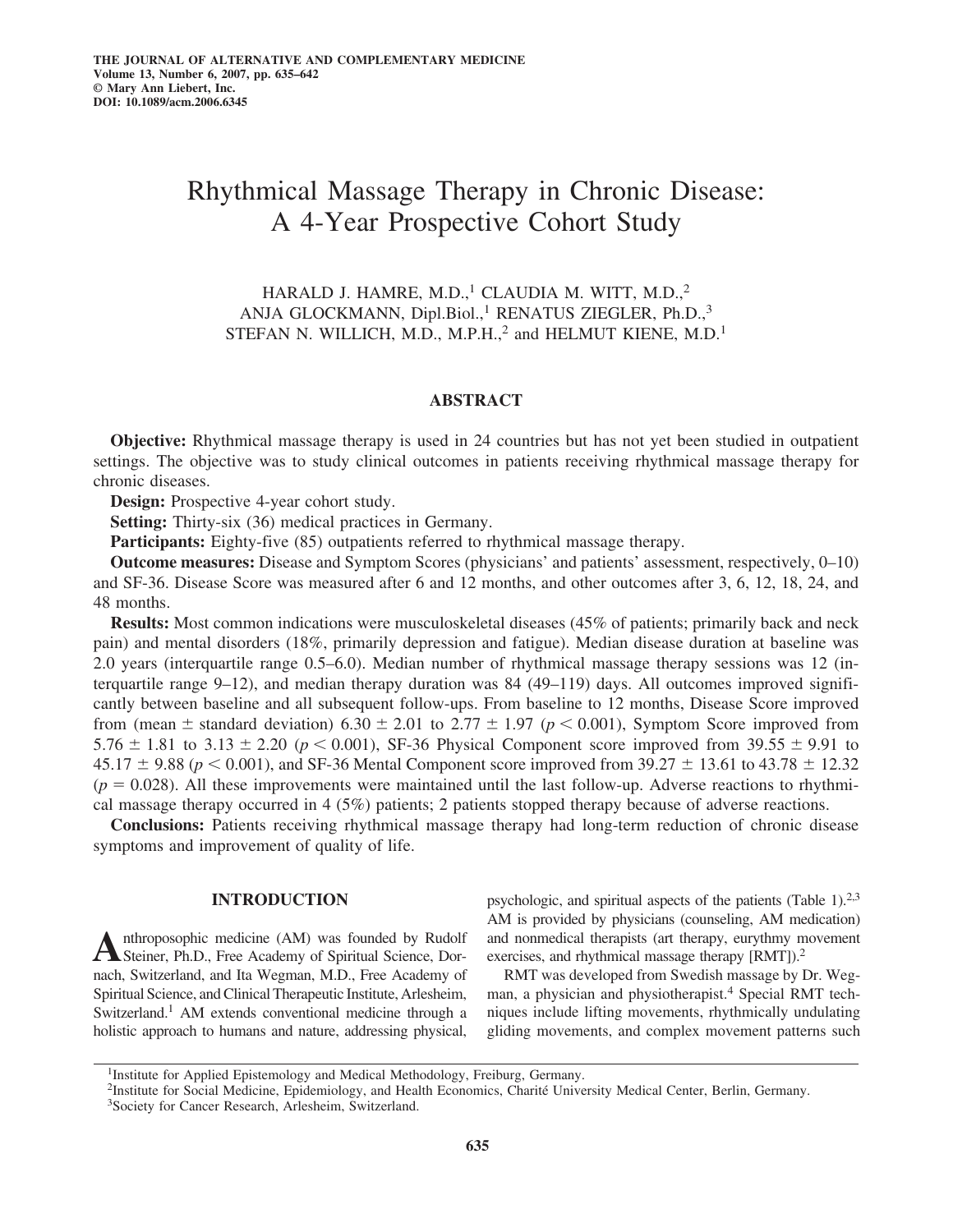|                                                                | TABLE 1. DESCRIPTION OF RHYTHMICAL MASSAGE THERAPY (RMT)                                                                                                                                                                                                                                                                                                                                                                                                                                                                                                                                                                                                                                                                                                                                                                                                                                                                                                                                                                                            |
|----------------------------------------------------------------|-----------------------------------------------------------------------------------------------------------------------------------------------------------------------------------------------------------------------------------------------------------------------------------------------------------------------------------------------------------------------------------------------------------------------------------------------------------------------------------------------------------------------------------------------------------------------------------------------------------------------------------------------------------------------------------------------------------------------------------------------------------------------------------------------------------------------------------------------------------------------------------------------------------------------------------------------------------------------------------------------------------------------------------------------------|
| Postulated<br>working principles                               | According to the anthroposphic understanding of humans and nature, four different classes of formative<br>forces can be discerned: (1) in minerals, <i>material</i> forces of physico-chemical matter; (2) in plants,<br>formative vegetative forces interact with material forces, bringing about and maintaining the living<br>form; (3) in animals with sensory and motor systems and with a corresponding inner life, a further<br>class of formative forces ( <i>anima, soul</i> ) interacts with material and vegetative forces; (4) in the human<br>organism with its individual mind and capacity of thinking, another class of formative forces (Geist,<br>spirit) interacts with the material, vegetative, and mineral forces. The interactions of these forces are<br>understood to vary between different regions and organs in the human body, resulting in a complex<br>equilibrium. This equilibrium can be distorted in various forms of human disease, and is sought to be<br>regulated by RMT and other anthroposophic therapies. |
| Indications                                                    | RMT is used for a wide range of indications in family practice, internal medicine, surgery, orthopedics,<br>neurology, gynecology, pediatrics, geriatrics, psychiatry, and rehabilitation.                                                                                                                                                                                                                                                                                                                                                                                                                                                                                                                                                                                                                                                                                                                                                                                                                                                          |
| Contraindications<br>Overall structure<br>of therapy<br>Use of | Cancer (nonremitted or not radically operated), acute infections, acute eczema, pregnancy.<br>First 1-2 sessions are primarily diagnostic, gathering verbal, visual, and tactile information from the<br>patient: body proportions and posture, quality of skin and soft tissues, muscle tone, warmth<br>distribution, respiration, sensitivity to touch. Remaining sessions are primarily therapeutic.<br>First 1-2 sessions: extensive. Remaining sessions: initial brief conversation only.                                                                                                                                                                                                                                                                                                                                                                                                                                                                                                                                                      |
| conversation                                                   |                                                                                                                                                                                                                                                                                                                                                                                                                                                                                                                                                                                                                                                                                                                                                                                                                                                                                                                                                                                                                                                     |
| Use of music                                                   | No.                                                                                                                                                                                                                                                                                                                                                                                                                                                                                                                                                                                                                                                                                                                                                                                                                                                                                                                                                                                                                                                 |
| Lubricants<br>Body areas                                       | Vegetable oils, used sparingly.<br>In general, RMT of the arms or upper back aims to intensify the involvement of soul and spirit forces                                                                                                                                                                                                                                                                                                                                                                                                                                                                                                                                                                                                                                                                                                                                                                                                                                                                                                            |
| massaged                                                       | with material and vegetative forces, whereas massage of the lower limbs aims to weaken this<br>involvement. Therapists may also work on one part of the body to create an effect in another part.<br>Special massage programs (each with specified patient position, sequence of techniques, movement<br>patterns, and duration of treatment) exist for the hands, arms, anterior and posterior lower limbs, feet,<br>knees, hips, lower back, whole back, neck, abdomen, and head.                                                                                                                                                                                                                                                                                                                                                                                                                                                                                                                                                                 |
| Supplementary<br>organ treatment                               | Optionally, an ointment containing metals such as copper or iron is lightly rubbed into the skin near a<br>major organ (liver, kidneys, heart, or spleen) to stimulate, calm, or harmonize organ function. Duration<br>of treatment 1–2 min.                                                                                                                                                                                                                                                                                                                                                                                                                                                                                                                                                                                                                                                                                                                                                                                                        |
| Massage<br>techniques                                          | Effeurage (gliding) with light, rhythmically undulating pressure, keeping therapist's palm in good contact<br>with patient's skin. Kneading with circular, loop-shaped movements. Gentle lifting movements with<br>both hands. Friction. Percussion. Vibration.                                                                                                                                                                                                                                                                                                                                                                                                                                                                                                                                                                                                                                                                                                                                                                                     |
| Movement<br>direction                                          | Differentiation: e.g., massaging the legs upwards can create a greater sense of vitality and "awakeness";<br>working with the legs downwards is used to "anchor" patients back into their bodies.                                                                                                                                                                                                                                                                                                                                                                                                                                                                                                                                                                                                                                                                                                                                                                                                                                                   |
| Special movement<br>patterns                                   | Circle: single or double, i.e., performed with reciprocal phase-displaced movements of both hands.<br>Spiral: single (e.g., for abdomen, liver, knee, or knuckle) or moving upward (e.g., posterior thigh,<br>upper back). Spiral + circle (soothing heart treatment). Lemniscate = figure of eight: fixed (stimulating<br>heart treatment) or moving upwards (whole back). Lemniscate forms can be symmetric (lower ack),<br>have different size of the two circles (spleen), or asymmetric crossing of the circles (kidney). Zig-zag:<br>downward (abdomen). Centripetal (lower back, forehead).                                                                                                                                                                                                                                                                                                                                                                                                                                                  |
| Temperature                                                    | Throughout the massage the patient is kept warm, with only the massaged parts of the body exposed.<br>Windows are closed; draughts are avoided. Mild hot packs may be applied.                                                                                                                                                                                                                                                                                                                                                                                                                                                                                                                                                                                                                                                                                                                                                                                                                                                                      |
| Rest period after<br>massage                                   | Considered essential to achieve desired effects. The patient is wrapped in towels and blankets and left in<br>a darkened room.                                                                                                                                                                                                                                                                                                                                                                                                                                                                                                                                                                                                                                                                                                                                                                                                                                                                                                                      |
| Duration of<br>treatment                                       | Massage: usually 20–30 min. Rest period: at least 20 min.                                                                                                                                                                                                                                                                                                                                                                                                                                                                                                                                                                                                                                                                                                                                                                                                                                                                                                                                                                                           |
| Frequency of<br>therapy sessions                               | Once or twice weekly.                                                                                                                                                                                                                                                                                                                                                                                                                                                                                                                                                                                                                                                                                                                                                                                                                                                                                                                                                                                                                               |
| Number of<br>sessions                                          | Usually 6-12 sessions.                                                                                                                                                                                                                                                                                                                                                                                                                                                                                                                                                                                                                                                                                                                                                                                                                                                                                                                                                                                                                              |
| Supplementary<br>advice and<br>information                     | Lifestyle changes (e.g. diet, alcohol, or smoking restriction, exercises), footbaths or limb washes with<br>particular oils may be recommended.                                                                                                                                                                                                                                                                                                                                                                                                                                                                                                                                                                                                                                                                                                                                                                                                                                                                                                     |

Table structure adapted from Goldstone LA. Massage as an orthodox medical treatment past and future. Complement Ther Nurs Midwifery 2000;6:169–175. Description condensed from refs. 1–4. Also from Glöckler M, Schürholz J, Treichler M. Anthroposophic Medicine [in German]. In: Zentrum zur Dokumentation für Naturheilverfahren e.V., Forschungsinstitut Freie Berufe, eds. Documentation of Special and Naturopathic Therapy Systems in Europe [in German]. Essen: VGM-Verlag, 1991:214–335.

as lemniscates (Table 1). In addition to effects on the skin, subcutaneous tissues, and muscles, RMT is believed to have both general effects (e.g., enhancing physical vitality) and disease-specific effects (Table 1). RMT can be used as monotherapy or in conjunction with other therapies. RMT is practiced by physiotherapists with additional  $1<sup>1</sup>/2-3$  years of RMT training according to a standardized curriculum. RMT schools exist in Australia, Germany, Italy, South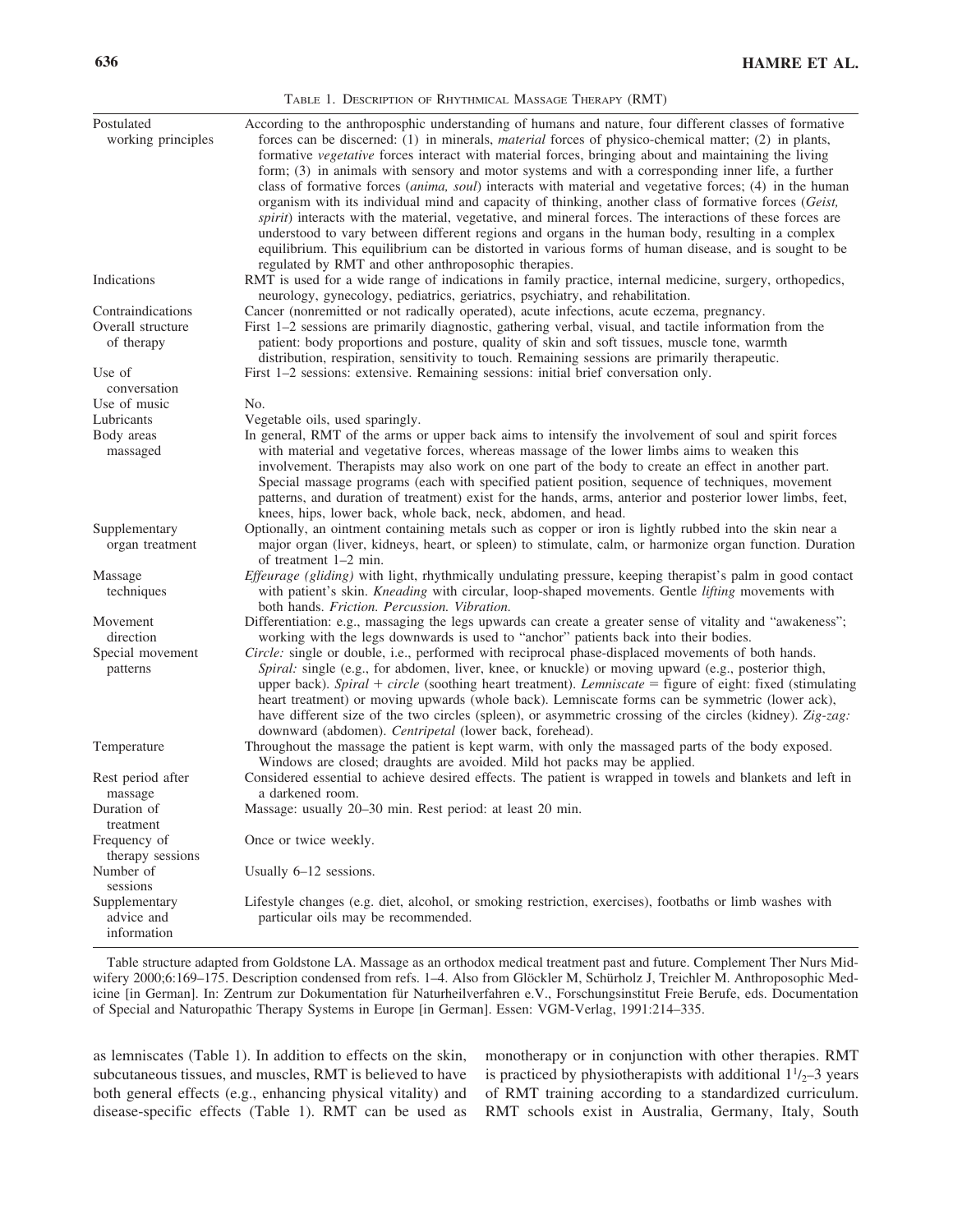# **RHYTHMICAL MASSAGE THERAPY 637**

Africa, Switzerland, and the United States. Presently, RMT is provided by approximately 700 therapists in 24 countries worldwide (U. Niedermann, International Coordination AM, personal communication, May 2007).

Observational studies in inpatient settings suggest that RMT can have clinically relevant effects.<sup>3,5,6</sup> However, these studies evaluated several AM therapies, and only a proportion of the patients received RMT. Here we present a long-term study of RMT users.

## **MATERIALS AND METHODS**

#### *Study design and objective*

This prospective cohort study was part of a research project on the effectiveness and costs of AM therapies in outpatients with chronic disease (Anthroposophic Medicine Outcomes Study, AMOS).7,8 The AMOS project was initiated by a health insurance company in conjunction with a health benefit program. The present study assessed symptoms, quality of life, adjunctive therapies, adverse reactions, and therapy satisfaction in outpatients receiving RMT under routine clinical conditions.

#### *Setting and participants*

All physicians certified by the Physicians' Association for Anthroposophical Medicine in Germany and treating outpatients in Germany were invited to participate. The participating physicians were instructed to recruit consecutive outpatients ages 1–75, referred to RMT for any indication (main diagnosis). Exclusion criteria were previous RMT for main diagnosis, or ongoing RMT. RMT therapists were certified by the German Rhythmical Massage Therapy Association. RMT was implemented according to the RMT therapists' discretion. Other therapies such as AM medication, AM art or eurythmy exercises, or non-AM adjunctive therapies were allowed throughout the study.

Participating physicians ( $n = 36$ ) did not differ significantly from all AM-certified physicians in Germany  $(n =$ 362) regarding gender (56% versus 62% males), age (mean  $\pm$ standard deviation  $47.3 \pm 7.2$  versus  $47.5 \pm 7.9$  years), number of years in practice  $(19.3 \pm 7.6 \text{ versus } 19.5 \pm 8.7)$ , and the proportion of primary care physicians (94% versus 85%). Participating therapists ( $n = 33$ ) did not differ from RMT therapists without study patients ( $n = 122$ ) regarding gender (76% versus 74% females), age (mean  $50.1 \pm 7.2$  versus  $50.0 \pm 9.7$  years), or number of years since RMT certification (mean  $7.7 \pm 2.0$  versus  $7.4 \pm 3.7$  years).

#### *Clinical outcomes*

Since the study encompassed different diagnoses, disease severity was assessed uniformly for all diagnoses on numerical scales from 0 ("not present") to 10 ("worst possible"):

*Disease Score* (physician's assessment of severity of main diagnosis); *Symptom Score* (patients' assessment of one to six most relevant symptoms present at baseline). In patients  $\geq 17$ years, quality of life was assessed with a widely used generic instrument, the *SF* (Short Form)*-36 Health Survey*: Physical and Mental Component Summary Measures, the eight SF-36 scales, and the SF-36 Health Change item.<sup>9</sup> Disease Score was documented after 0, 6, and 12 months, Symptom Score and SF-36 after 0, 3, 6, 12, 18, 24, and 48 months.

#### *Other outcomes*

- Adjunctive therapy use
- Therapy ratings
- Adverse reactions (physician and patient documentation).

#### *Data collection*

All data were documented with questionnaires sent in sealed envelopes to the study office. Physicians documented eligibility criteria; therapists documented RMT administration; remaining items were documented by patients/caregivers, unless otherwise stated. Patient responses were not made available to physicians. Physicians were compensated

40 Euro (US \$55) per patient, patients received no compensation.

## *Quality assurance and adherence to regulations*

The study was approved by the Ethics Committee of the Faculty of Medicine Charité, Humboldt University Berlin, and was conducted according to the Helsinki Declaration and the International Conference on Harmonisation—Good Clinical Practice Guidelines. Written informed consent was obtained from all patients before enrollment.

#### *Data analysis*

Data analysis (SPSS® 13.0.1 [SPSS, Inc., Chicago, IL] and StatXact® 5.0.3 [Cytel Software Corporation, Cambridge, MA]) was performed on all patients fulfilling eligibility criteria. The two-tailed *t*-test was used for continuous data, twotailed McNemar test and Fisher's exact test for dichotomous data. Significance criteria were  $p < 0.05$  and 95% confidence interval not including 0. Because this was a descriptive study, no adjustment for multiple comparisons was performed.<sup>10</sup> Pre–post effect sizes were calculated as Standardized Response Mean and classified as small (0.20–0.49), medium  $(0.50-0.79)$ , and large  $(\geq 0.80)$ .<sup>11</sup>

#### **RESULTS**

#### *Patient recruitment and follow-up*

From July 1, 1998 to March 31, 2001, a total of 85 patients were included in the study (Fig. 1). The last patient follow-up ensued March 30, 2005. Ninety-six percent (96%)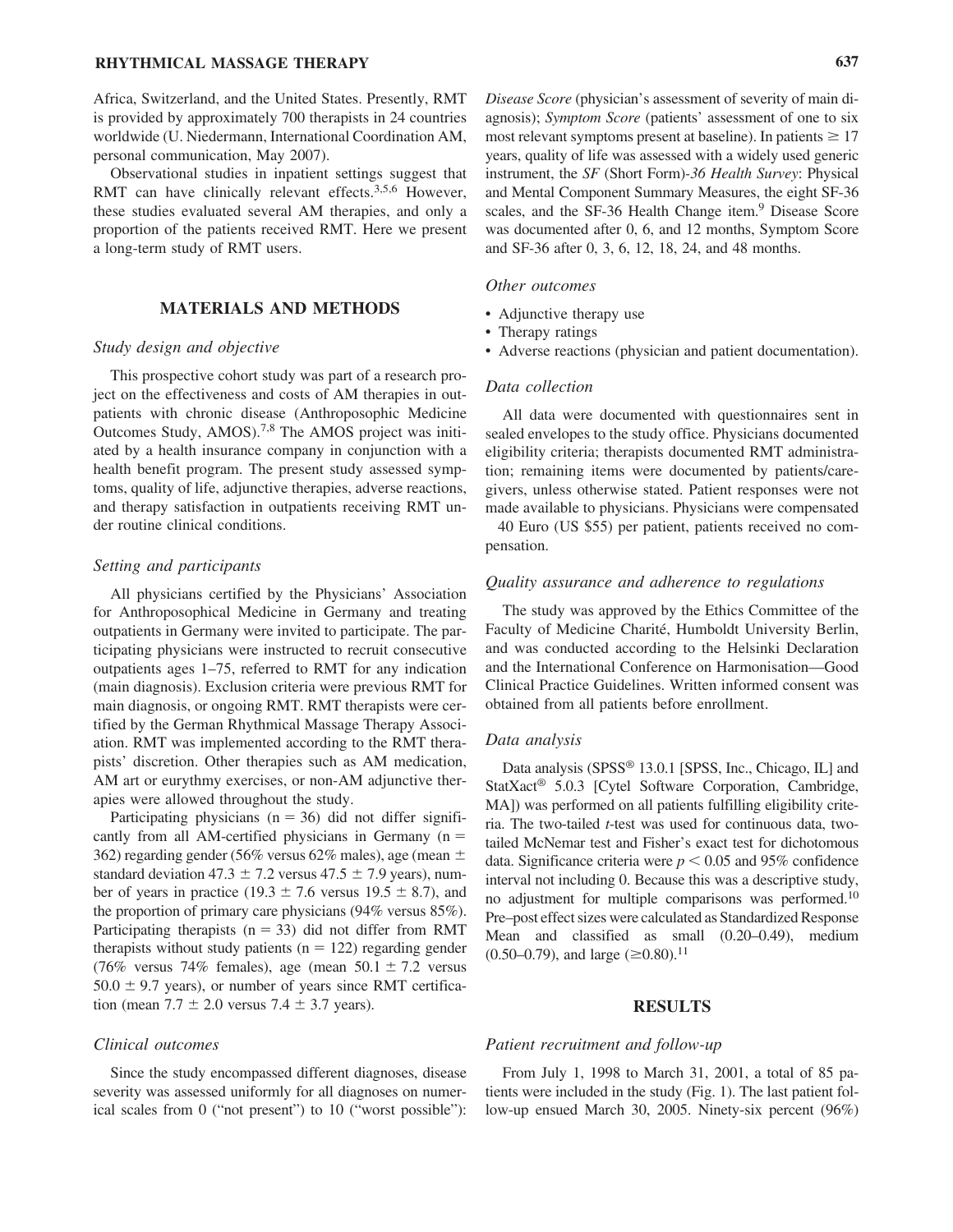

**FIG. 1.** Patient recruitment and follow-up. \*18-, 24-, and 48 month follow-up questionnaires were not sent to patients enrolled before January 1, 1999.

(82/85) of patients returned at least one follow-up questionnaire. Respondents and nonrespondents of the 12-month questionnaire did not differ significantly regarding gender, main diagnosis, duration of main diagnosis, baseline Disease Score, or baseline Symptom Score. Median age was 19.0 (interquartile range [IQR] 8.0–37.5) years in nonrespondents and 37.5 (29.5–50.8) years in respondents ( $p = 0.009$ ).

The total number of patients referred to RMT during the study was estimated by the physicians (response rate 64%, 23/36 physicians). The proportion of referred versus enrolled patients was median 6.6 (IQR 1.8–12.4). There was no sig-

nificant correlation between this proportion and the 0–12 month improvement of Symptom Score (Spearman-Rho 0.10,  $p = 0.524$ ,  $n = 44$  patients).

## *Baseline characteristics*

Patients were recruited from 12 of 16 German federal states. Median age was 37.0 years (IQR 20.5–48.0, mean  $35.7 \pm 19.3$  years), and 76% (65/85) of patients were women. Physicians' setting was primary care practice (95% of patients,  $n = 81/85$ , referral practice (1%), and outpatient clinic (4%).

Most frequent main diagnoses, classified by ICD-10 (*International Classification of Diseases, Tenth Edition*), were M00–M99 Musculoskeletal Diseases (45%,  $n = 38/85$  patients), F00–F99 Mental Disorders (18%), and G00–G99 Nervous System Disorders (8%). Most frequent single diagnoses were back and neck pain  $(32\%, n = 27/85)$  patients), depression/fatigue (8%), headache/migraine (7%), and fibromyalgia (5%). Median duration of main diagnosis was 2.0 years (IQR 0.5–6.0, mean  $5.2 \pm 7.8$  years).

Patients had median 2.0 (IQR 1.0–3.0) comorbid diseases. Most common comorbid diseases were F00–F99 Mental Disorders (20%, 27/137 diagnoses), M00–M99 Musculoskeletal Diseases (15%), and I00–I99 Circulatory Diseases (12%).

#### *Therapies*

RMT administration was documented during the first 24 months after study enrollment. In this period 91% (77/85) of patients had RMT; for 9% RMT documentation is incomplete. RMT started a median of 7 (IQR 0-18) days after enrollment. Median therapy duration was 84 (IQR 49–119) days, and the median number of RMT sessions was 12 (9–12). During the first 6 study months, 76% (65/85) of patients used AM medication, 14% (12/85) had AM eurythmy therapy, and 2% (2/85) had AM art therapy.

Use of diagnosis-related adjunctive therapies within the first 6 study months was analyzed in patients with a main diagnosis of musculoskeletal or mental diseases or headache disorders ( $n = 59$ , Table 2). Of 51 evaluable patients, 47%  $(n = 24)$  had no diagnosis-related adjunctive therapy.

TABLE 2. USE OF DIAGNOSIS-RELATED ADJUNCTIVE THERAPIES WITHIN THE FIRST 6 STUDY MONTHS

| Main diagnosis<br>$(ICD-10)$            | Diagnosis-related therapies                                                                                                  | Patients<br>(n) | Patients without<br>therapy $(\% )$ |
|-----------------------------------------|------------------------------------------------------------------------------------------------------------------------------|-----------------|-------------------------------------|
| Musculoskeletal<br>diseases $(M00-M99)$ | Immunosuppressive, musculoskeletal, analgesic and<br>antidepressant drugs, physiotherapy or relevant surgery                 | 35              | 14 $(40\%)$                         |
| Mental diseases<br>$(F00-F99)$          | Psychotherapy (in children ergotherapy or play therapy),<br>antiepileptic, psycholeptic, analeptic, and anti-addiction drugs |                 | 7(64%)                              |
| Headache disorders<br>$(G43-G44, R51)$  | Analgesics, antimigraine drugs, and antidepressants                                                                          |                 | $3(60\%)$                           |
| Total                                   |                                                                                                                              | 51              | 24 (47%)                            |

ICD-10, International Classification of Diseases, Tenth Edition.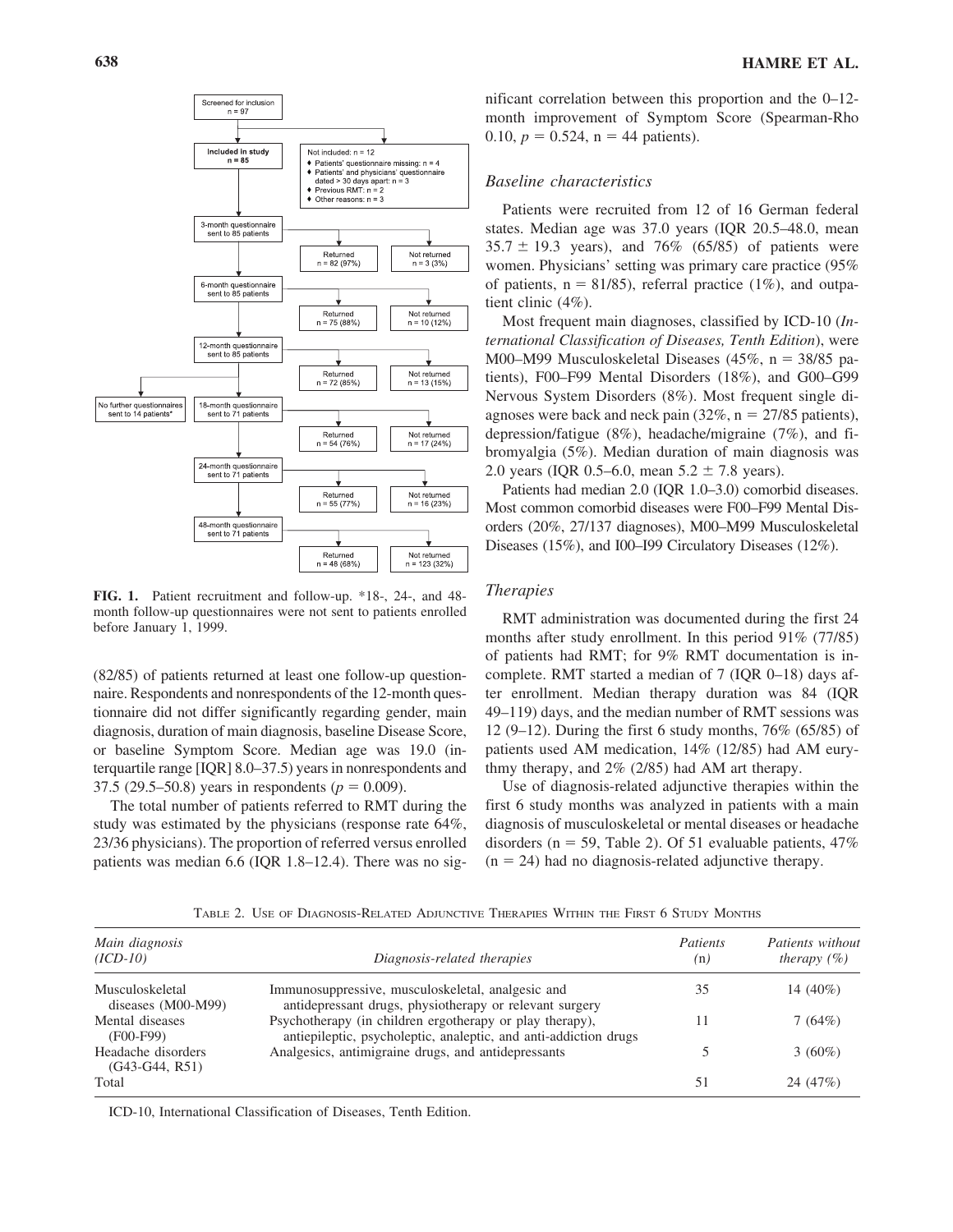

**FIG. 2.** Disease Score (physicians' assessment), Symptom Score (patients' assessment), 0 "not present," 10 "worst possible."

# *Clinical outcomes*

*Disease and Symptom Scores*(Fig. 2) and the 11 *SF-36* scores (Fig. 3) improved significantly between baseline and most subsequent follow-ups (69 significant and 5 nonsignificant improvements in 74 pre–post comparisons). Most improvements occurred during the first 6 months. After 12 months, Disease and Symptom scores were improved from baseline in 89% and 85% of patients, respectively (Table 3); an improvement of

 $\geq$ 30% of baseline scores was observed in 82% (46/56) and 64% (38/59) of evaluable patients, respectively. Disease and Symptom Scores improved similarly in adults and in children. Effect sizes for the 0–12-month comparison were large for Disease and Symptom Scores (1.45 and 1.14) and small-to-medium (range 0.33–0.63) for SF-36 scores. All these improvements were maintained until the last follow-up.

In order to test the influence of four bias factors on 0–12 month Symptom Score outcomes, we performed *post hoc*



**FIG. 3.** *SF* (Short Form)*-36* Physical and Mental Component Summary Measures. Higher scores indicate better health. Adult patients and German population (age 17–74 years).<sup>9</sup>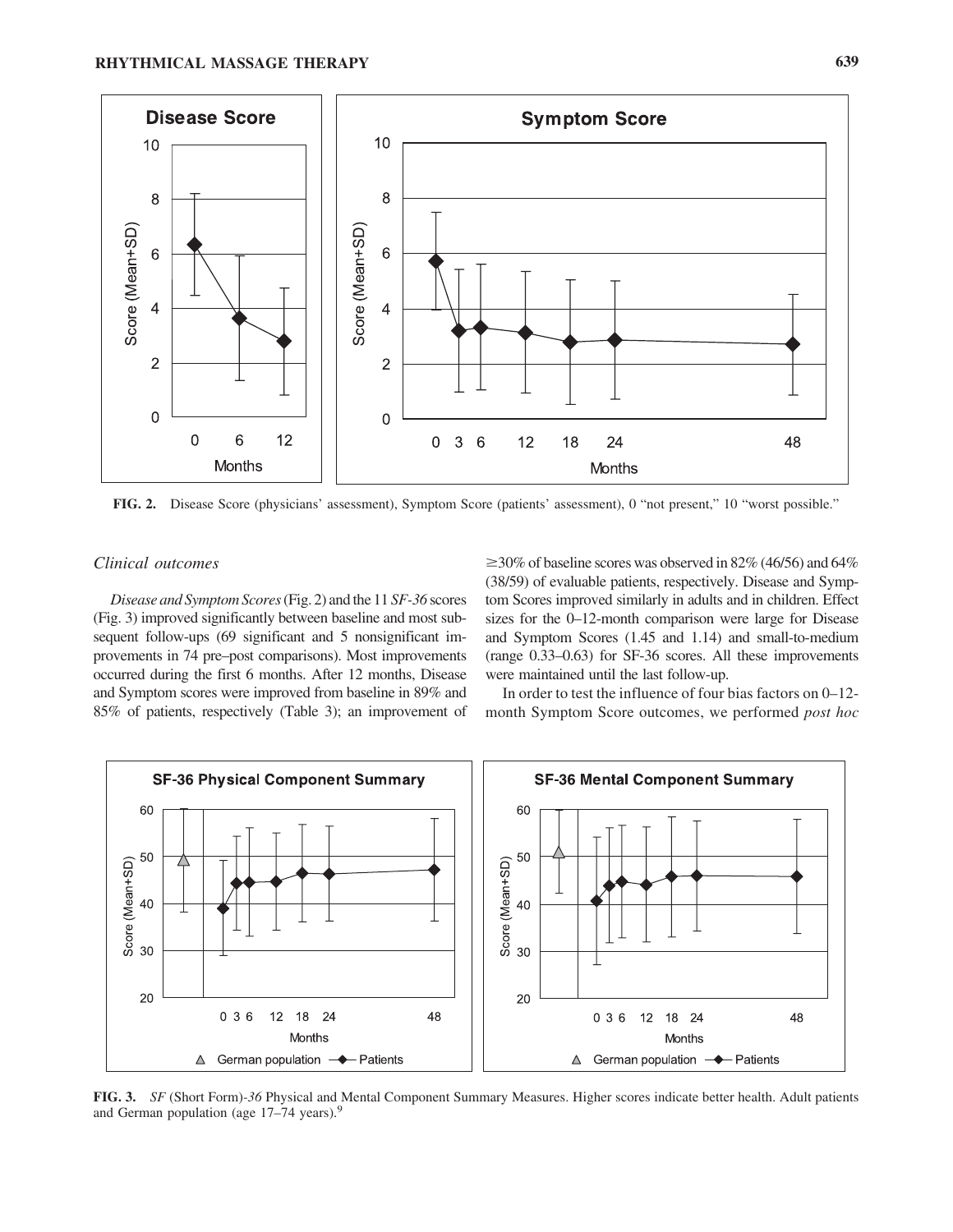|                                 |                | 0 months          | 12 months         |             | $0-12$ -month difference <sup>a</sup> | <i>Improved</i> |            |
|---------------------------------|----------------|-------------------|-------------------|-------------|---------------------------------------|-----------------|------------|
| <i>Item</i>                     | $\overline{N}$ | $Mean \pm SD$     | $Mean \pm SD$     | p value     | Mean $(95\% \text{ CI})$              | (%)             | <b>SRM</b> |
| Disease score $(0-10)$          | 56             | $6.30 \pm 2.01$   | $2.77 \pm 1.97$   | p < 0.001   | $3.54(2.88-4.19)$                     | 89              | 1.45       |
| Symptom score $(0-10)$          | 59             | $5.76 \pm 1.81$   | $3.13 \pm 2.20$   | p < 0.001   | $2.63(2.02-3.23)$                     | 85              | 1.14       |
| $SF-36$ scales $(0-100)$        |                |                   |                   |             |                                       |                 |            |
| Physical function               | 58             | $71.93 \pm 23.78$ | $78.97 \pm 23.43$ | $p = 0.014$ | $7.03(1.45-12.61)$                    | 57              | 0.33       |
| Role Physical                   | 57             | $38.16 \pm 36.93$ | $62.72 \pm 40.95$ | p < 0.001   | 24.56 (13.46–35.67)                   | 51              | 0.59       |
| Role Emotional                  | 54             | $48.15 \pm 42.79$ | $66.05 \pm 42.70$ | $p = 0.003$ | $17.90(6.22 - 29.59)$                 | 39              | 0.42       |
| Social Functioning              | 58             | $62.93 \pm 25.86$ | $75.00 \pm 24.33$ | $p = 0.001$ | $12.07(4.86 - 19.27)$                 | 55              | 0.44       |
| Mental Health                   | 57             | $55.16 \pm 20.59$ | $61.96 \pm 19.27$ | $p = 0.003$ | $6.81(2.40-11.22)$                    | 63              | 0.41       |
| Bodily Pain                     | 58             | $43.10 \pm 23.37$ | $60.66 \pm 29.17$ | p < 0.001   | 17.55 (10.28–24.82)                   | 76              | 0.63       |
| Vitality                        | 57             | $38.27 \pm 19.45$ | $48.86 \pm 20.96$ | p < 0.001   | $10.59(5.42 - 15.75)$                 | 63              | 0.54       |
| General Health                  | 58             | $49.15 \pm 20.28$ | $56.59 \pm 23.37$ | $p = 0.001$ | $7.45(3.38 - 11.51)$                  | 62              | 0.48       |
| $SF-36$ Health Change $(1-5^b)$ | 58             | $3.29 \pm 1.14$   | $2.29 \pm 1.09$   | $p = 0.001$ | $0.38(0.17-0.59)$                     | 59              | 0.57       |
| SF-36 Physical Component        | 54             | $39.55 \pm 9.91$  | $45.17 \pm 9.88$  | p < 0.001   | $5.62(2.94 - 8.29)$                   | 76              | 0.57       |
| SF-36 Mental Component          | 54             | $39.27 \pm 13.61$ | $43.78 \pm 12.32$ | $p = 0.001$ | $4.51(1.12 - 7.90)$                   | 57              | 0.36       |

TABLE 3. CLINICAL OUTCOMES 0–12 MONTHS

a Positive differences indicate improvement.

 $b_1$  = "much better now than one year ago,"  $5$  = "much worse now than one year ago." Improved: Percentage of patients improved from baseline.

CI, confidence interval; SRM, standardized Response Mean effect size (small: 0.20–0.49, medium: 0.50–0.79, large: 0.80); *SF-36*, Short Form-3b Health Survey.

*sensitivity analyses* (Table 4). The first sensitivity analysis (SA1) concerned dropout bias. The main analysis had comprised all patients with evaluable data at baseline and 12-month follow-up. In SA1, missing values after 12 months were replaced with the last value carried forward, reducing the average 0–12-month improvement by 6%  $(2.63 \rightarrow 2.46 \text{ points})$ . SA2 concerned the effect of AM adjunctive therapies: The sample was restricted to patients using neither eurythmy nor art therapy in the first 6 study months, reducing the improvement by  $4\%$  (2.63  $\rightarrow$  2.52 points).

SA3 concerned spontaneous improvement, which was assumed to be improbable in patients with disease duration  $\geq$  12 months: The sample was restricted to patients with disease duration of  $\geq 12$  months prior to study enrollment, reducing the improvement by  $4\%$  (2.63  $\rightarrow$  2.53 points).

Combining  $SA1 + SA2 + SA3$ , the improvement was reduced by a total of 10%.

SA4 concerned the effects of relevant non-AM adjunctive therapies, and was performed on patients with a main diagnosis of musculoskeletal or mental diseases or headache disorders. Restricting this sample to patients not using di-

|                                                                                                        |    | 0 months        | 12 months       | 0–12-month difference    | p value   |
|--------------------------------------------------------------------------------------------------------|----|-----------------|-----------------|--------------------------|-----------|
| <b>Item</b>                                                                                            | N  | Mean $\pm$ SD   | Mean $\pm$ SD   | Mean $(95\% \text{ CI})$ |           |
| Main analysis: patients enrolled after 1/1/1999 <sup>a</sup><br>with evaluable data at 0 and 12 months | 59 | $5.76 \pm 1.81$ | $3.13 \pm 2.20$ | $2.63(2.02-3.23)$        | p < 0.001 |
| SA1: last value carried forward                                                                        | 71 | $5.72 \pm 1.78$ | $3.27 \pm 2.31$ | $2.46(1.91-3.00)$        | p < 0.001 |
| SA2: patients not using eurythmy or art therapy<br>in months $0-6$                                     | 49 | $5.64 \pm 1.85$ | $3.12 \pm 2.05$ | $2.52(1.87-3.17)$        | p < 0.001 |
| SA3: patients with disease duration $\geq 12$<br>months at study enrollment                            | 39 | $5.84 \pm 1.80$ | $3.31 \pm 1.99$ | $2.53(1.78-3.29)$        | p < 0.001 |
| $SA1 + SA2 + SA3$                                                                                      | 35 | $5.62 \pm 1.71$ | $3.24 \pm 1.62$ | $2.38(1.64-3.13)$        | p < 0.001 |
| Patients with main diagnosis of<br>musculoskeletal or mental diseases,<br>or headache disorders        |    |                 |                 |                          |           |
| Main analysis                                                                                          | 39 | $5.75 \pm 1.95$ | $3.09 \pm 2.27$ | $2.66(1.95-3.37)$        | p < 0.001 |
| SA4: patients not using diagnosis-related<br>adjunctive therapies (see text) in months 0–6             | 17 | $5.15 \pm 1.45$ | $2.41 \pm 1.93$ | $2.74(1.87-3.61)$        | p < 0.001 |

TABLE 4. SYMPTOM SCORE 0–12 MONTHS: SENSITIVITY ANALYSIS (SA)

a Symptom Score was not documented in patients enrolled before 1/1/1999.

CI, confidence interval.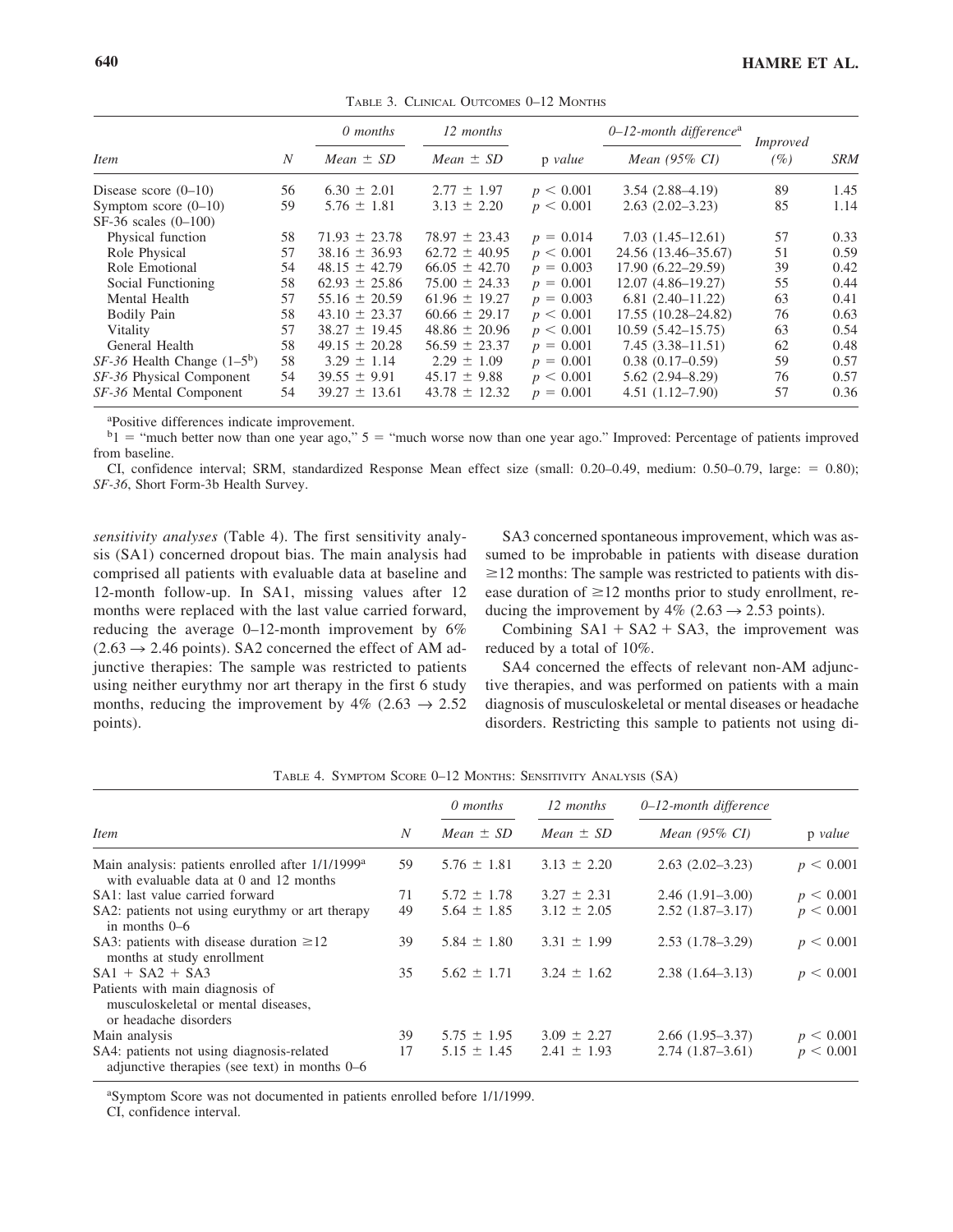## **RHYTHMICAL MASSAGE THERAPY 641**

agnosis-related adjunctive therapies during the first 6 study months (Table 2), the average Symptom Score improvement was increased by  $3\%$  (2.66  $\rightarrow$  2.74 points).

#### *Other outcomes*

*Therapy ratings:* At 6-month follow-up, patients' average therapy outcome rating (from 0 "no help at all" to 10 "helped very well") was  $7.50 \pm 2.34$ ; patient satisfaction with therapy (from 0 "very dissatisfied" to 10 "very satisfied") was  $8.18 \pm 2.08$ . Patients' RMT effectiveness rating was positive ("very effective" or "effective") in 83% (57/69) of patients, and negative ("less effective," "ineffective," or "not evaluable") in 17%. Physicians' effectiveness rating was positive in 77% (53/69) and negative in 23%. Ratings of therapy outcome, satisfaction, and effectiveness did not differ significantly between adults and children, or between 6- and 12-month follow-ups.

*Adverse reactions during the first 24 study months:* Adverse reactions to RMT occurred in four (5%) patients: (1) mild cardiac palpitations; (2) moderate arterial hypotension; (3) moderate pain and vertigo; and (4) moderate (patient report)/severe (physician report) symptom aggravation. Patients 3 and 4 stopped RMT because of adverse reactions. No adverse reactions to AM eurythmy or art therapy occurred. Adverse reactions to AM medications occurred in 6% (4/70 users); adverse reactions to non-AM medication occurred in 11% (8/74 users) ( $p = 0.369$ ).

*Serious adverse events*. One patient died of breast cancer 22 months after study enrollment; this event had no relation to any therapy or medication.

## **DISCUSSION**

This is the first study focusing on RMT as primary therapy. We aimed to obtain information on RMT under routine conditions in Germany and studied clinical outcomes in outpatients referred to RMT for chronic diseases. The study was conducted in conjunction with a health insurance program providing RMT regardless of diagnosis. For this reason, and because the range and frequency of indications for RMT in outpatient care were largely unknown prior to the study, we included patients of all ages with all diagnoses. The most frequent indications were musculoskeletal and mental disorders. After RMT, substantial improvements of disease symptoms and quality of life were observed. Improvements occurred during the first 6 months and were maintained during the 4-year follow-up.

Strengths of this study include a long follow-up period, high follow-up rates, and the participation of 21% of all certified RMT therapists in Germany. Participants resembled all eligible therapists with respect to sociodemographic characteristics. These features suggest that the study to a high degree mirrors contemporary RMT practice.

Nevertheless, because the study had a long recruitment period, the participating physicians were not able to screen and include all patients referred to RMT. It was estimated that physicians enrolled 15% of such patients. Selection bias could be present if physicians would preferentially screen and enroll patients for whom a particularly positive outcome was expected. In this case, one would expect the degree of selection  $($  = the proportion of referred versus enrolled patients) to correlate positively with clinical outcomes. That was not the case, the correlation was almost zero (0.10) and not significant. This analysis does not suggest that physicians' screening of patients referred to RMT was affected by selection bias.

Because 13 clinical outcomes were analyzed, the issue of multiple hypothesis-testing arises.<sup>10</sup> However, all analyzed 0–12-month comparisons of clinical outcomes showed significant improvements (Table 3), and 11 of these 13 comparisons had *p* values  $\leq 0.005$ .

Because patients with all diagnoses were included, our study offers a comprehensive picture of RMT practice. On the other hand, it was not feasible to have disease-specific outcomes for all diagnoses included. Nonetheless, this study is part of a larger AM evaluation project that included disease-specific outcomes for major disease groups.<sup>12,13</sup>

A limitation of the study is the absence of a comparison group receiving another treatment or no therapy. For the observed improvements, one has to consider several other causes apart from RMT. Therefore, sensitivity analyses were conducted in regard to dropout bias, adjunctive AM eurythmy or art therapy, and spontaneous improvement. According to the analyses, these three factors can together explain maximum 10% of the average 0–12-month improvement. Notably, this analysis does not exclude regression to the mean caused by symptom fluctuation with preferential self-selection to therapy and study inclusion at symptom peaks. Another factor, non-AM adjunctive therapies, cannot explain the improvement, because the improvement was similar in patients not using such therapies (analyzed in patients with musculoskeletal or mental disease or headache disorders, 69% of the study sample). Other possible confounders are AM medication (used by three-fourths of patients), observation bias, and psychologic factors such as patient expectations. However, because RMT was evaluated as a therapy package, the question of specific therapy effects versus nonspecific effects (placebo effects, context effects, patient expectations, etc.) was not an issue of the present analysis.

Because RMT was to be evaluated under routine conditions, therapy was administered at the discretion of the RMT therapists and not according to a standardized protocol. This raises the question of whether study interventions would be replicable in future studies. However, RMT therapists worldwide are taught the same set of RMT techniques ac